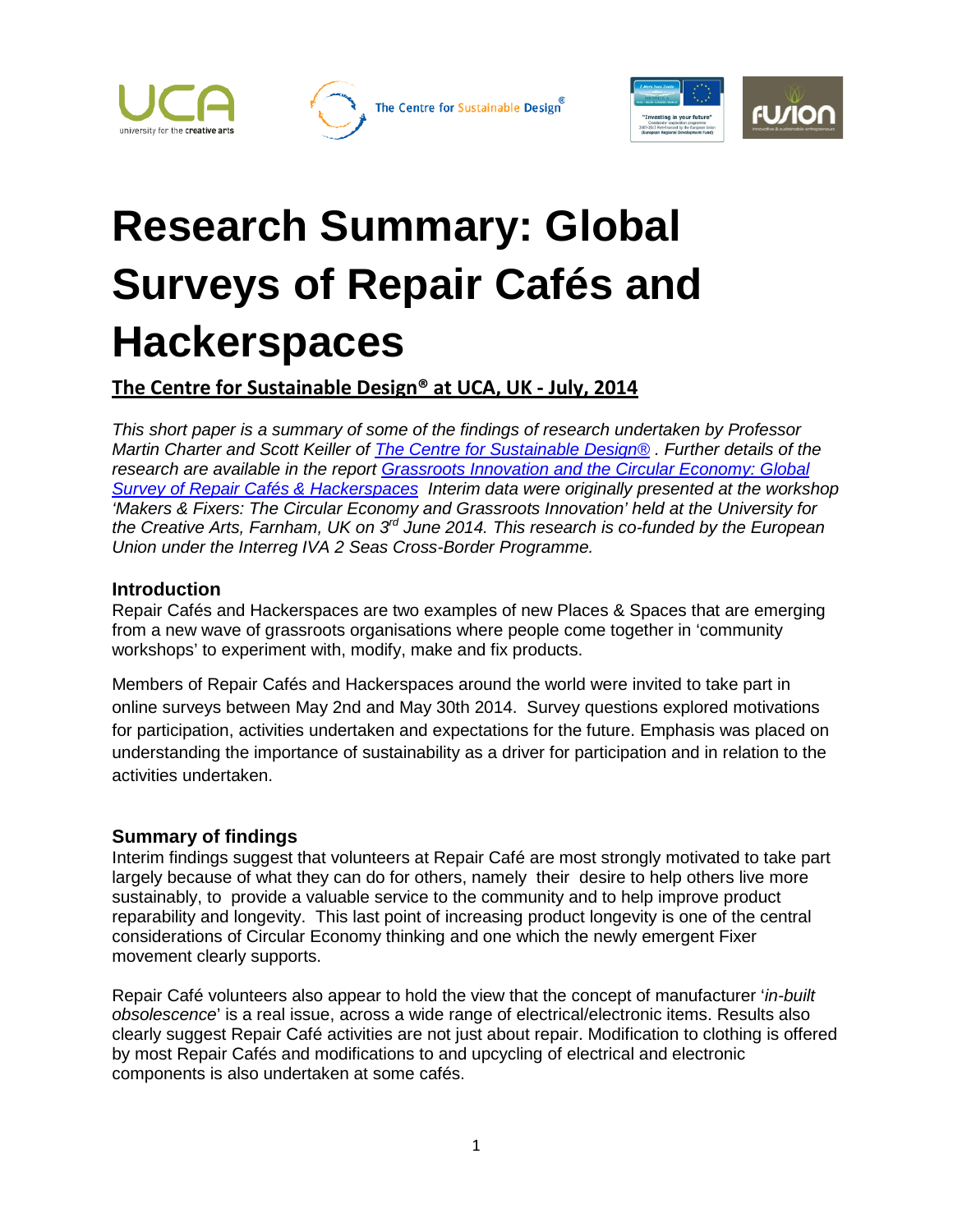Hackerspace members, although interested in *Hacking for Sustainability* are not motivated to be members of Hackerspaces because of this. Their motivations to participate are largely related to *meeting others who share their interests*, to *being intellectually stimulated* and *to learning new skills*. However, the results indicate that activities pertinent to sustainability/Circular Economy; including repair, upcycling and specifically projects related to Home Energy monitoring and control, are not uncommon.

The example given by Reading Hackspace at the June  $3<sup>rd</sup>$  workshop of using 3D printing to produce plastic parts to repair a child's cot, demonstrates how such technology can be used at Hackerspaces as a means of extending the lifetime of consumer durables.

Hackerspace survey respondents considered that in the next five years there would *be greater links with other Hackerspaces/Makerspaces* and that Hackerspace activities *will lead to more new business start-ups*. Forty percent of respondents expect that their Hackerspace *will provide space and support for new business start-ups*.

# **Repair Cafés**

Repair Cafés offer a free meeting place for people to bring products in need of repair and provide a space to work together with volunteer fixers to repair and hence extend the products useful life. The Repair Café Foundation, founded in the Netherlands in 2010 now provides support to around 500 (Martine Postma, *pers comm*) Repair Cafés around the world.

### **Initial exploration of Repair Cafés survey results**

158 responses were received from participants of 144 named Repair Cafés from 9 countries. Results are presented below for all (non-segmented) Repair Café Survey respondents.

- 
- Most (35%) aged 55-65  $\vert \vert$  c. 60% meet once a month
- c. 70% have Bachelors or Post Graduate degree

### **About respondents About respondent's Repair Cafés**

- Male 60:40 Female c. 75% meet at fixed venue
	-
	- c. 95% 2 years or less

### **Reasons for participation at the Repair Café**

Top three reasons (more than 70% *Strongly agree* or *agree*) why respondents volunteer/participate at Repair Cafés

- To encourage others to live more sustainably
- To provide a valuable service to the community
- To be a part of the movement to improve product reparability and longevity

### **Activities at the Repair Café**

Items most frequently brought to the Repair Café for repair include Small Kitchen Appliances, Clothing, Bicycles, Lighting and DVD/CD Players.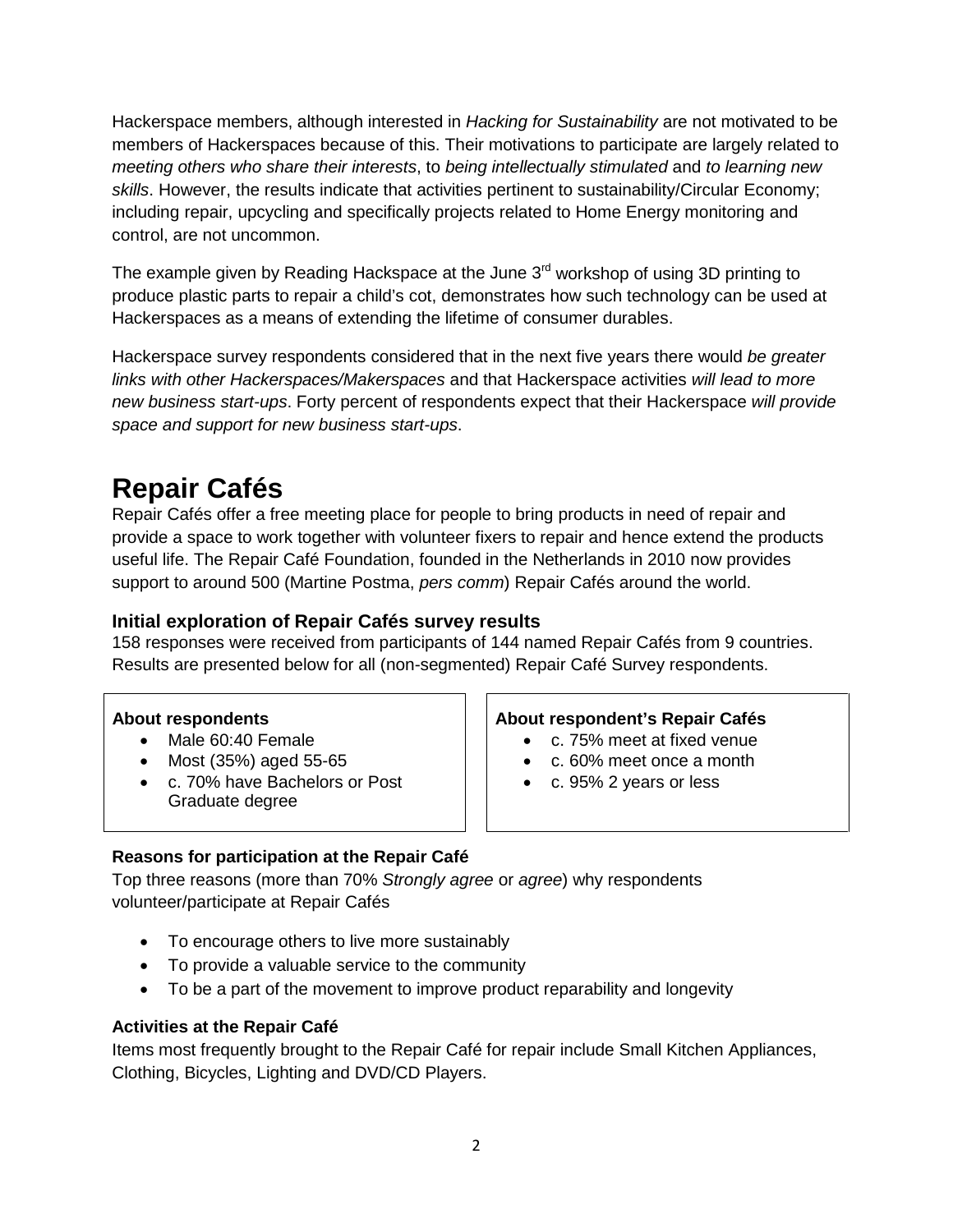Of the electrical/electronic items brought to the Repair Café, Printers and Electrical tools are considered to be the most frequently in need of repair, because of what respondents believe to be '*planned or in-built obsolescence'*.

Repair Cafés do more than repair; product modification and upcycling are also undertaken. For example, c. 40% of respondents' state *that modifications to clothing to improve fit* are undertaken *Always* or *Often* at their Repair Café and c. 10% (*Always* or *Often*) undertake upcycling of waste electrical equipment or sub-assembles into new applications.

### **The next five years**

Top three expectations (more than 60% *Strongly agree* or *agree*) of how Repair Cafés might change in the next five years

- Greater links with other Repair Cafés to form more effective local Repair Networks
- Greater involvement with campaigning to improve product reparability/longevity
- More involvement with wider sustainability issues

## **Hackerspaces**

Hackerspaces are community-operated workshops/places where people can go to work on their own and shared projects. The prolific growth in Hackerspaces from fewer than 20 in 2005 to over 1000 today has been facilitated by new and affordable technologies, particularly the advent of cheap computing and digital fabrication devices, such as 3D printers, the use of social media as a means of sharing information and the principles and products of 'open source'.

### **Initial exploration of Hackerspace survey results**

95 responses were received from participants of 45 named Hackerspaces from 18 countries. Results are presented below for all Hackerspace Survey respondents.

- 
- 
- c. 70% have Bachelors or Post Graduate degree

### **About respondents About respondents' Hackerspaces**

- Male 90:10 Female  **C. 95%** meet always at same, fixed venue
- Most (40%) aged 25 34  **c. 70% of Hackerspaces open** all/most days
	- c. 55% have existed for four or more years

### **Hacker interests**

Top five Hacker interests (50% or more *Very interested* or *interested*)

- Coding and software development
- Making electronic devices
- Modifying electrical /electronic devices
- Repairing/fixing electrical/electronic devices
- Hacking for sustainability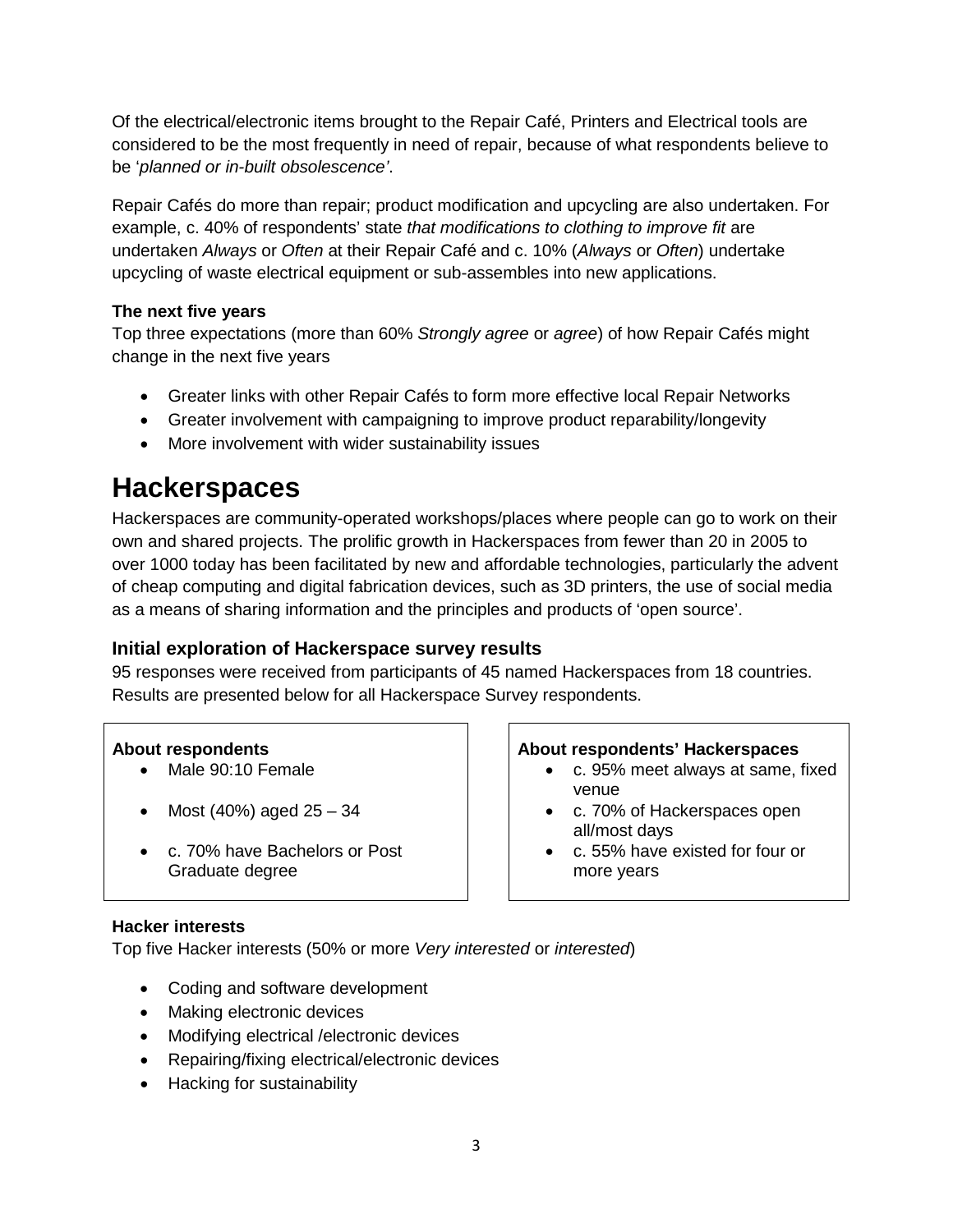### **Reasons for participation at the Hackerspace**

Top three reasons (more than 90% *Strongly agree* or *agree*) why respondents participate at their Hackerspace

- To meet others who share my interests
- To be intellectually stimulated
- To learn new skills

### **Activities at the Hackerspace**

*Coding, Making electrical/ electronic devices and fixing electrical/electronic devices* were given as the most frequently undertaken activities at Hackerspaces (more than 60% *Always* or *often*).

Other frequent activities included; Reuse of scavenged components (more than 50% *Always* or *often*), *Upcycling projects* (over 30%), *Art projects* (over 30%) and *Home energy monitoring/control systems* (over 25%).

### **The next five years**

Top three expectations (more than 50% *Strongly agree* or *agree*) of how respondents' Hackerspace might change in the next five years

- Greater links with other Hackerspaces
- Greater links with Makerspaces
- Hackerspace activities will lead to more new business start-ups

Additionally nearly 40% of respondents *Strongly agreed* or *agreed* that they expect their "*Hackerspace will provide space and support for new business start-ups* "

# **Implications for stakeholders**

### **Policy makers**

- Circular Economy is moving up the policy agenda, Repair Cafés (RC) are an interesting civil society response to a motivation to repair products amongst some individuals and groups
- As a result of new repair activities, there is a possible need to review the relevance of reuse definitions within the waste hierarchy and for local waste authorities to provide information to the public on local repair opportunities
- Increased resource efficiency might be actioned through policy changes that enable reuse through design (for dismantlability, etc) amongst energy using products in appropriate product categories through amendments to the Energy-related Product Directive (Eco-design Directive)

### **Civil society**

- Repair or fixing happens amongst individuals (as evidenced by the existence of companies like IFixit and espares) and is now emerging in collaborative groups through Repair Cafés (RC)
- There is continued growth in the numbers of RCs
- As a result of the increase in repair or fixing activity amongst individuals and within RCs and HS there will be increased knowledge over the workings of products and the issues that drive products to end-of-life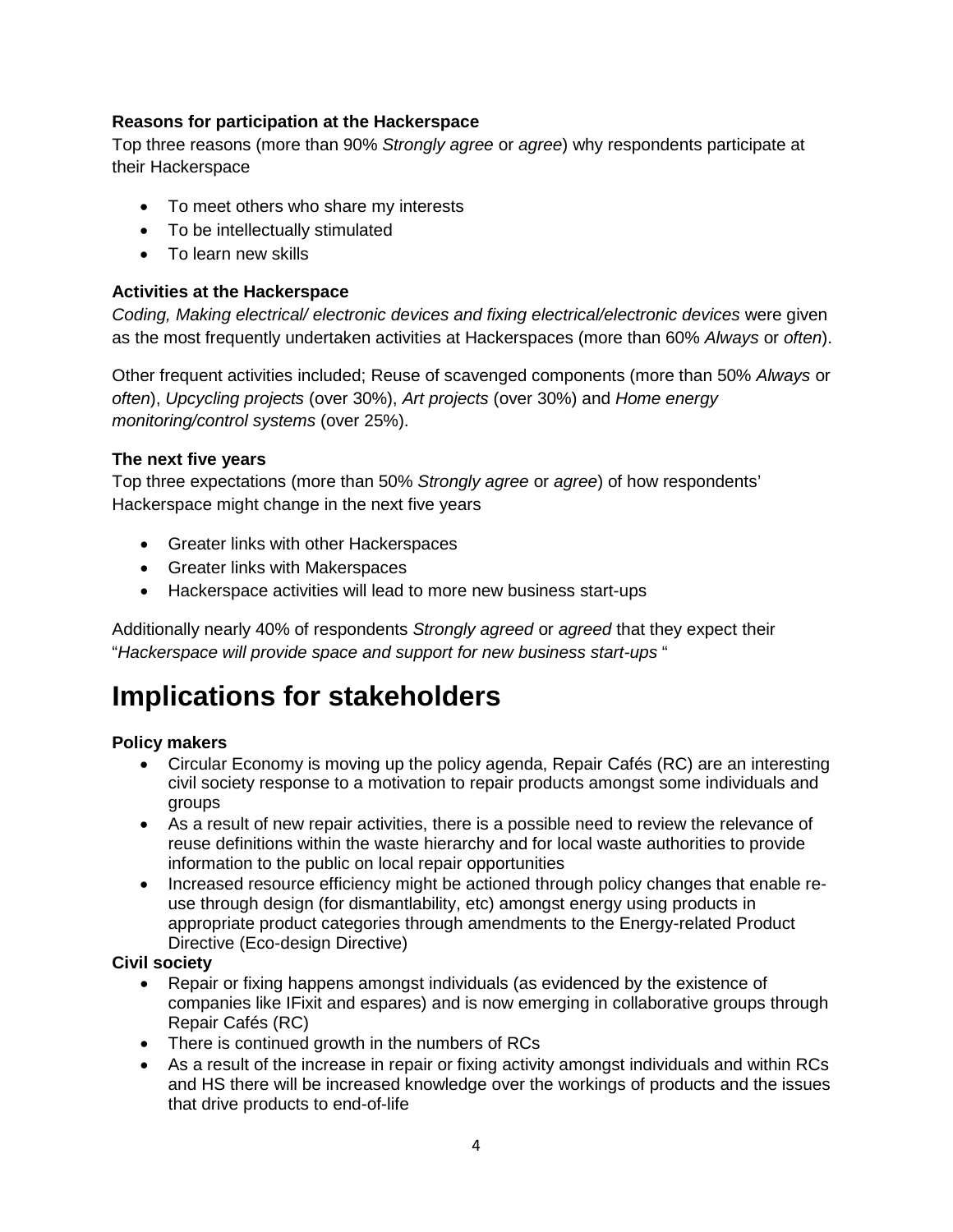- Potential civil society campaigns may emerge against built-in product obsolescence
- There are opportunities for better coordination and mapping of repair (fixer) organisations in local communities eg computers, cars, watches, shoes, clothing, apparel, etc to enable individuals to extend the life of products

### **SMEs**

- Some Hackerspaces (HS) may increasingly act as incubators for new products or enterprise development
- 3D printing is being used in some HS to print replacement components to enable to product repair and therefore product life extension (this might be to solve personal product problems but might lead to business opportunities for others)

### **Large businesses**

- Repair Cafés (RC) and Hackerspaces (HS) are emerging outside the traditional sphere of interest of large companies
- Potential learning collaborations might be established with RC and HS however this might not be acceptable for some RC and HS
- A number of large companies have concerns over invalidation of warranties and potential safety issues resulting from an increase in individual and/or collective repair or fixing activity